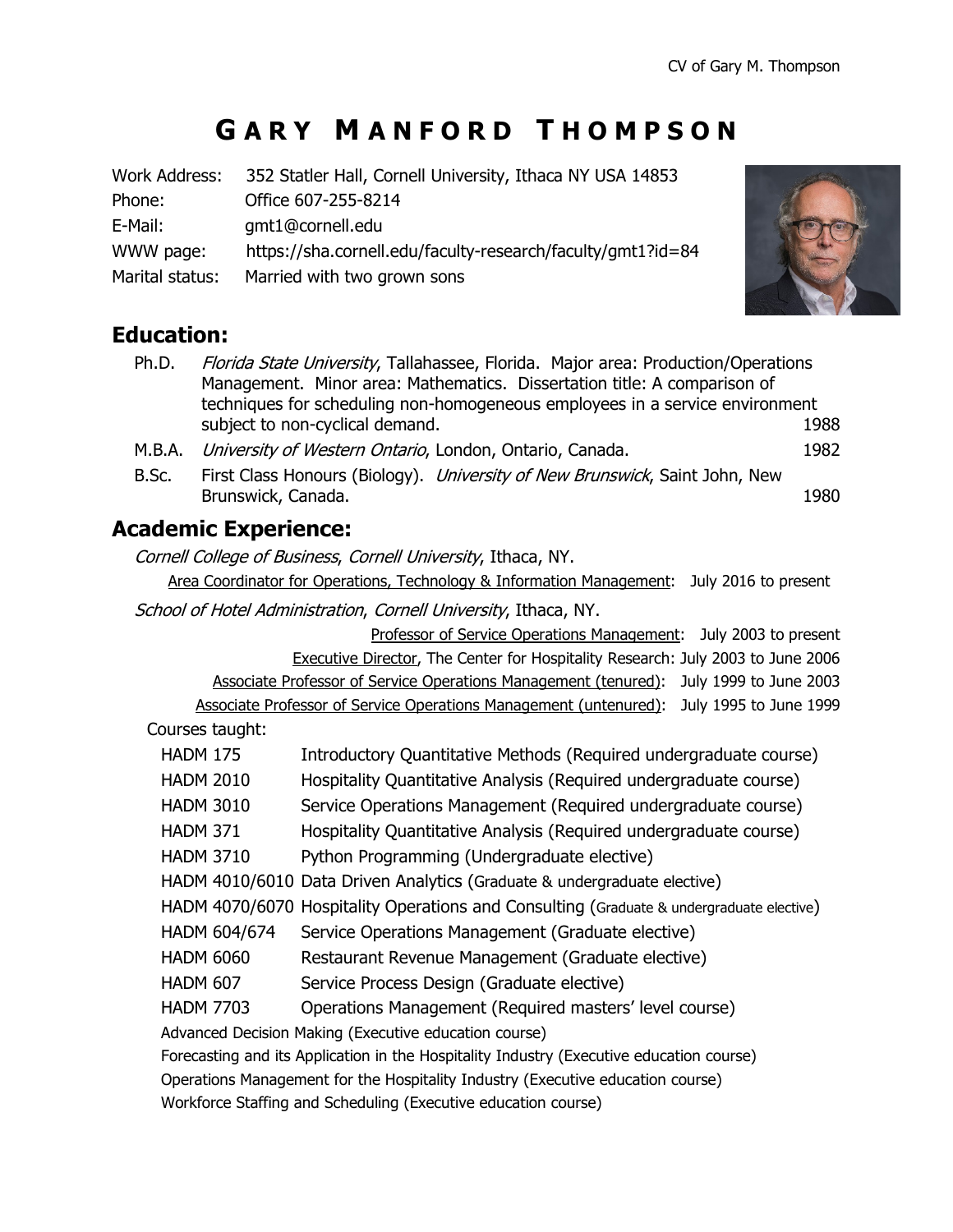# **Academic Experience (continued):**

Eccles School of Business, University of Utah, Salt Lake City, Utah. Courses taught:

- MGT 366 Introductory Production/Operations Management (Undergraduate level)
- MGT 603 Introductory Production/Operations Management (MBA level)
- MGT 664 Design of Operations Management Systems (MBA level)
- MGT 667 Advanced Operations Management (MBA level case class)
- MGT 671 Operations Research for Management Decisions (Executive MBA level)
- MGT 791 Ph.D. Seminar in Production and Operations Management (topic varies)

Associate Professor (tenured): July 1994 to June 1995 Assistant Professor (untenured): Sept. 1987 to June 1994

Florida State University, Tallahassee, Florida. Courses taught:

MAN 3504 - Operations Management

QMB 4700 - Operations Research for Managerial Decisions

COC 3211 - Computer Concepts for Business

Graduate Teaching and Research Assistant: August 1984 to August 1987

Acadia University, Wolfville, Nova Scotia, Canada. Classes taught:

BUSI 2806 - Quantitative Analysis for Management Decisions (a 2-semester course)

BUSI 2743 - Introduction to Organizational Theory

BUSI 1713 - Introduction to Business I

BUSI 1723 - Introduction to Business II

Lecturer: September 1983 to May 1984

# **Refereed Articles Published:**

- 52. Dixon, M.J. & G. M. Thompson. "The impact of timing and bundling flexibility on affectbased service package design." Decision Sciences, vol. 50, no. 5, 2019, 948-984.
- 51. Thompson, G. M. "The value of timing flexibility in restaurant reservations." Cornell Hospitality Quarterly, vol. 60, no. 4, 2019, 378-388.
- 50. Dixon, M.J. & G. M. Thompson. "Bundling and scheduling service packages with customer behavior: model and heuristic." *Production and Operations Management*, vol. 25, no. 1, 2016, 36-55.
- 49. Thompson, G. M. "An evaluation of integer programming models for restaurant reservations." Journal of Revenue and Pricing Management, vol. 14, no. 5, 2015, 305-320.
- 48. Thompson, G. M. "Deciding whether to offer "early-bird" or "night-owl" specials in restaurants: a cross-functional view." Journal of Service Research, vol. 18, no. 4, 2015, 498-512.
- 47. Thompson, G. M. "An evaluation of rules for assigning tables to walk-in parties in restaurants." Cornell Hospitality Quarterly, vol. 56, no. 1, 2015, 91-105.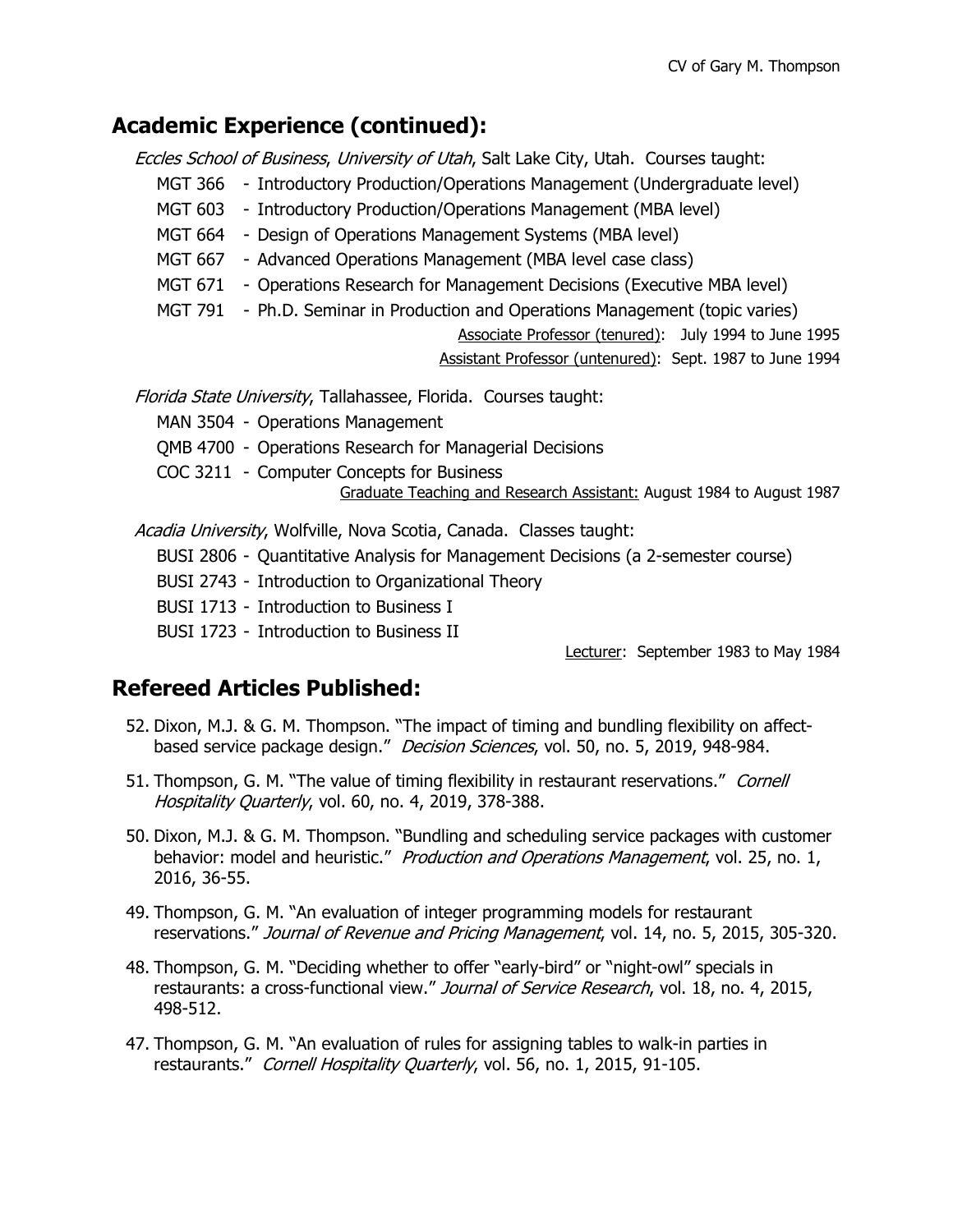- 46. Thompson, G. M. & S. A. Mutkoski. "Reconsidering the 1855 Bordeaux classification of the Médoc and Graves using wine ratings from 1970-2005." Journal of Wine Economics, vol. 6, no. 1, 2011, 15-36.
- 45. Thompson, G. M. "Inaccuracy of the 'naïve table mix' calculations." Cornell Hospitality Quarterly, vol. 52, no. 3, 2011, 241-252.
- 44. Thompson, G. M. "Cherry-picking customers by party size in restaurants." Journal of Service Research, vol. 14, no. 2, 2011, 201-213.
- 43. Thompson, G. M. & H. J. Sohn. "Time- and capacity-based measurement of restaurant revenue." Cornell Hospitality Quarterly, vol. 50, no. 4, 2009, 520-539.
- 42. Kwortnik, R. J. & G. M. Thompson. "Unifying service marketing and operations with service experience management." Journal of Service Research, vol. 11, no. 4, 2009, 389-406.
- 41. Thompson, G. M. "(Mythical) revenue benefits of reducing dining duration in restaurants." Cornell Hospitality Quarterly, vol. 50, no. 1, 2009, 96-112.
- 40. Thompson, G. M. & R. J. Kwortnik. "Pooling restaurant reservations to increase service efficiency." Journal of Service Research, vol. 10, no. 4, 2008, 335-346.
- 39. Thompson, G. M. & M. E. Pullman. "Scheduling workforce relief breaks in advance versus in real-time." European Journal of Operational Research, vol. 181, 2007, 139-155.
- 38. Reynolds, D. & G. M. Thompson. "Multiunit restaurant productivity assessment using data envelopment analysis." *International Journal of Hospitality Management*, vol. 26, no. 1, 2007, 20-32.
- 37. Thompson, G. M. & J. C. Goodale. "Variable employee productivity in workforce scheduling." European Journal of Operations Research, vol. 170, no. 2, 2006, 376-390.
- 36. Kimes, S. E. & G. M. Thompson. "An evaluation of heuristic methods for determining the best table mix in full-service restaurants." Journal of Operations Management, vol. 23, no. 6, 2005, 599-617.
- 35. Thompson, G. M. "Improving university course schedules using information on unconstrained demand for courses." Journal of Operations Management, vol. 23, no. 2, 2005, 197-208.
- 34. Kimes, S. E. & G. M. Thompson. "Restaurant revenue management at Chevys: determining the best table mix." Decision Sciences, vol. 35, no. 3, 2004, 371-392.
- 33. Goodale, J. C. & G. M. Thompson. "A comparison of heuristics for assigning individual employees to labor tour schedules." Annals of Operations Research, vol. 128, 2004, 47-63.
- 32. Thompson, G. M. "Planning interval duration in labor shift scheduling." Cornell Hotel and Restaurant Administration Quarterly, vol. 45, no. 2, February 2004, 145-157.
- 31. Saxer, S. & G. M. Thompson. "Optimizing a law school's course schedule." Pierce Law Review, vol. 1, no. 3/4, May 2003, 181-196.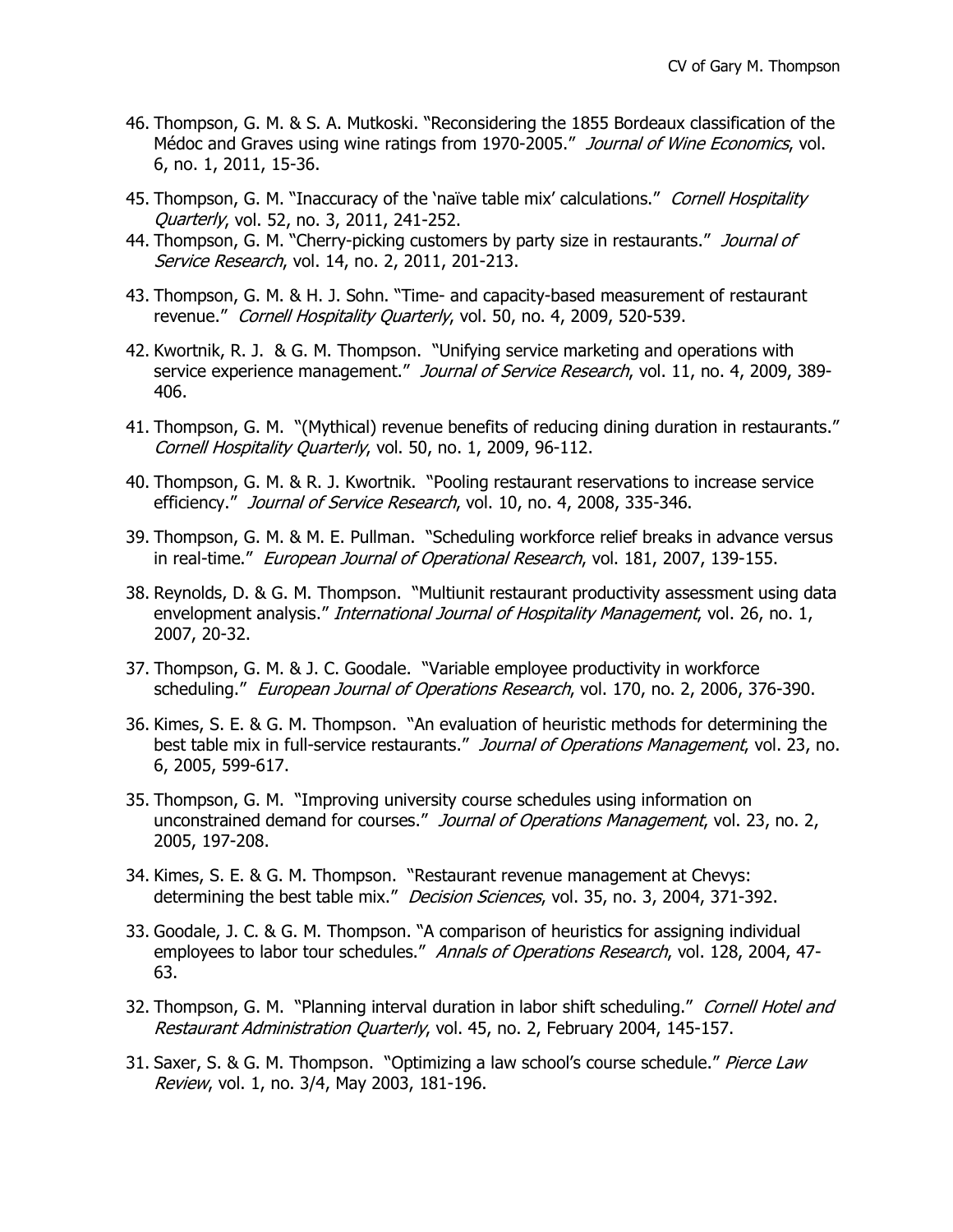- 30. Thompson, G. M. & R. Verma. "Computer simulation in hospitality teaching, practice and research." Cornell Hotel and Restaurant Administration Quarterly, vol. 44, no. 2, April 2003, 85-93. Reprinted in Chinese in The Hotel Management, September 2003, 168-162.
- 29. Thompson, G. M. "Optimizing restaurant table configurations: specifying combinable tables." Cornell Hotel and Restaurant Administration Quarterly, vol. 44, no. 1, February 2003, 53-60.
- 28. Pullman, M. E. & G. M. Thompson. "Strategies for integrating capacity with demand in service networks." Journal of Service Research, vol. 5, no. 3, February 2003, 169-183.
- 27. Pullman, M. E. & G. M. Thompson. "Evaluating capacity and demand management decisions in a ski resort." Cornell Hotel and Restaurant Administration Quarterly, vol. 43, no. 6, December 2002, 25-36.
- 26. Hinkin, T. R. & G. M. Thompson. "SchedulExpert: Course scheduling in the Cornell University School of Hotel Administration." Interfaces, vol. 32, no. 6, Nov-Dec 2002, 47- 57.
- 25. Thompson, G. M. "Optimizing a restaurant's seating capacity: use dedicated or combinable tables?" Cornell Hotel and Restaurant Administration Quarterly, vol. 43, no. 3, August 2002, 48-57.
- 24. Thompson, G. M. "Improving conferences through session scheduling." Cornell Hotel and Restaurant Administration Quarterly, vol. 43, no. 3, June 2002, 71-76.
- 23. Verma, R., G. M. Thompson, W. L. Moore & J. J. Louviere. "Effective product/service design by integrating customer preferences, production cost and operating difficulty." Decision Sciences, vol. 32, no. 1, Winter 2001, 165-193.
- 22. Verma, R. & G. M. Thompson. Managing service operations based on customer preferences. International Journal of Operations and Production Management, vol. 19, no. 9, 1999, 891-908.
- 21. Thompson, G. M. "Labor scheduling, part 4: controlling workforce schedules in real time." Cornell Hotel and Restaurant Administration Quarterly, vol. 40, no. 3, June 1999, 85-96.
- 20. Brusco, M. J., L. W. Jacobs & G. M. Thompson, "A morphing procedure to supplement a simulated annealing heuristic for cost- and coverage-correlated set-covering problems." Annals of Operations Research, vol. 86, 1999, 611-627.
- 19. Thompson, G. M. "Labor scheduling, part 3: developing a workforce schedule." Cornell Hotel and Restaurant Administration Quarterly, vol. 40, no. 1, February 1999, 86-96.
- 18. Verma, R., G. M. Thompson & J. J. Louviere. "Configuring service operations in accordance with customer needs and preferences." Journal of Service Research, vol. 1, no. 3, February 1999, 262-274.
- 17. Thompson, G. M. "Labor scheduling, part 2: knowing how many on-duty employees to schedule." Cornell Hotel and Restaurant Administration Quarterly, vol. 39, no. 6, December 1998, 26-37.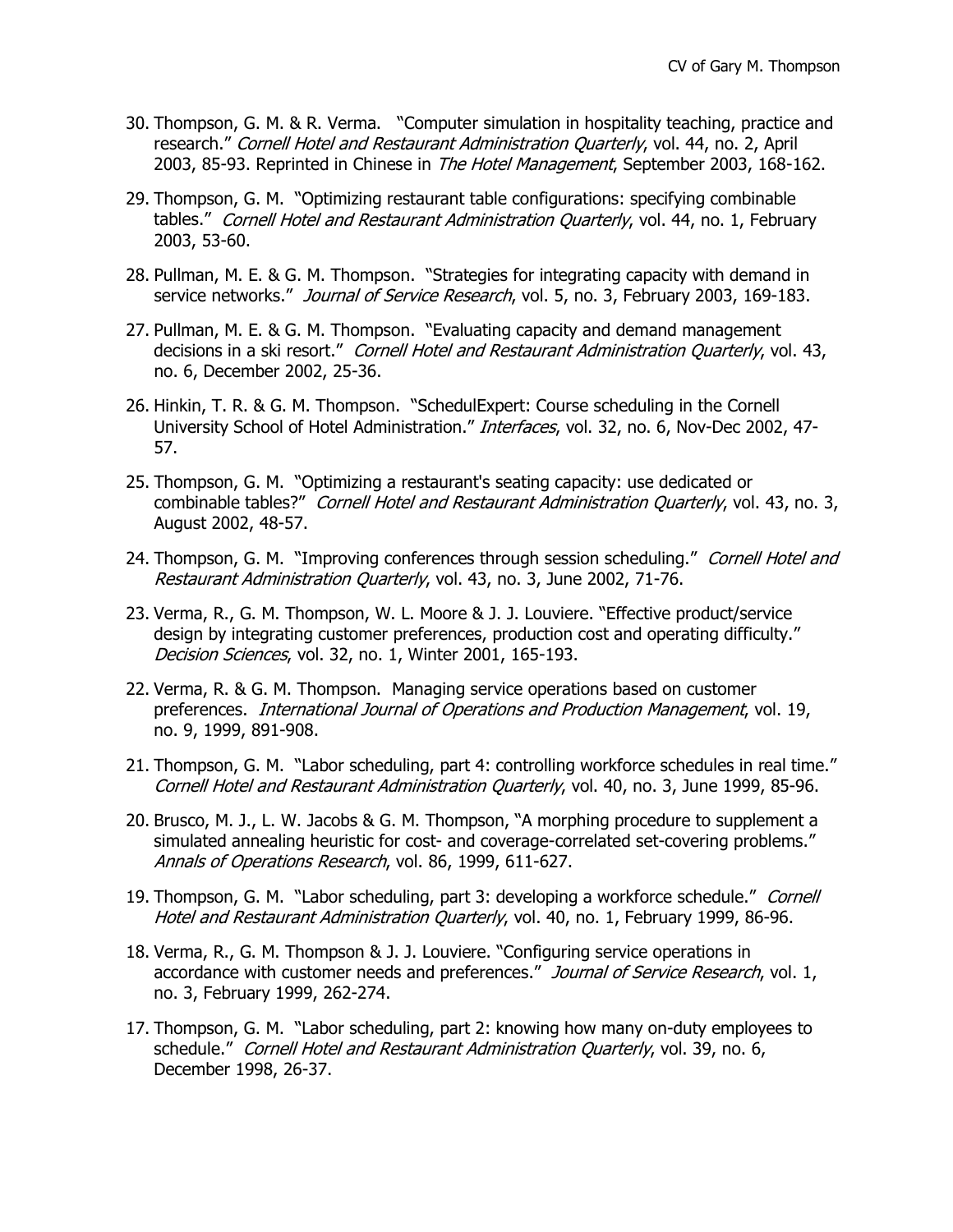- 16. Thompson, G. M. "Labor scheduling, part 1: forecasting demand." Cornell Hotel and Restaurant Administration Quarterly, vol. 39, no. 5, October 1998, 22-31. Reprinted in Chinese in The Hotel Management, August 1999, 172-176.
- 15. Thompson, G. M. "Labor staffing and scheduling models for controlling service levels." Naval Research Logistics, vol. 44, 1997, 719-740.
- 14. Thompson, G. M. "Assigning telephone operators to shifts at NBTel." *Interfaces*, vol. 27, no. 4, July-August 1997, 1-11.
- 13. Verma, R. & G. M. Thompson. "Discrete choice analysis in hospitality management research." Journal of Hospitality and Tourism Research., vol. 21, no. 1, 1997, 28-47.
- 12. Brusco, M. J., G. M. Thompson, & L. W. Jacobs. "A morph-based simulated annealing heuristic for a modified bin-packing problem." Journal of the Operational Research Society, vol. 48, 1997, 433-439.
- 11. Verma, R. & G. M. Thompson. "Basing service management on customer determinants: the importance of hot pizza." Cornell Hotel and Restaurant Administration Quarterly, vol. 37, no. 3, June 1996, 18-23.
- 10. Thompson, G. M. "Controlling action times in daily workforce schedules." Cornell Hotel and Restaurant Administration Quarterly, vol. 37, no. 2, April 1996, 82-96.
- 9. Thompson, G. M. "Optimal scheduling of shifts and breaks using employees having limited time-availability." International Journal of Service Industry Management, vol. 7, no. 1, 1996, 56-73.
- 8. Thompson, G. M. "A simulated-annealing heuristic for shift scheduling using noncontinuously available employees." Computers and Operations Research, vol. 23, no. 3, March 1996, 275-288.
- 7. Thompson, G. M. "Labor scheduling using NPV estimates of the marginal benefit of additional labor capacity." Journal of Operations Management, vol. 13, no. 1, July 1995, 67-86.
- 6. Thompson, G. M. "Improved implicit optimal modeling of the labor shift scheduling problem." Management Science, vol. 41, no. 4, April 1995, 595-607.
- 5. Bechtold, S. E. & G. M. Thompson. "Optimal scheduling of a flexible-duration rest period for a work group." Operations Research, vol. 41, no. 6, November-December 1993, 1046-1054.
- 4. Thompson, G. M. "Representing employee requirements in labor tour scheduling." Omega, vol. 21, no. 6, November 1993, 657-671.
- 3. Thompson, G. M. "Accounting for the multi-period impact of service when determining employee requirements for labor scheduling." Journal of Operations Management, vol. 11, no. 3, September 1993, 269-287. This paper was one of three finalists in the 1994 Second Annual "Best Paper of the Year" competition at the David Eccles School of Business.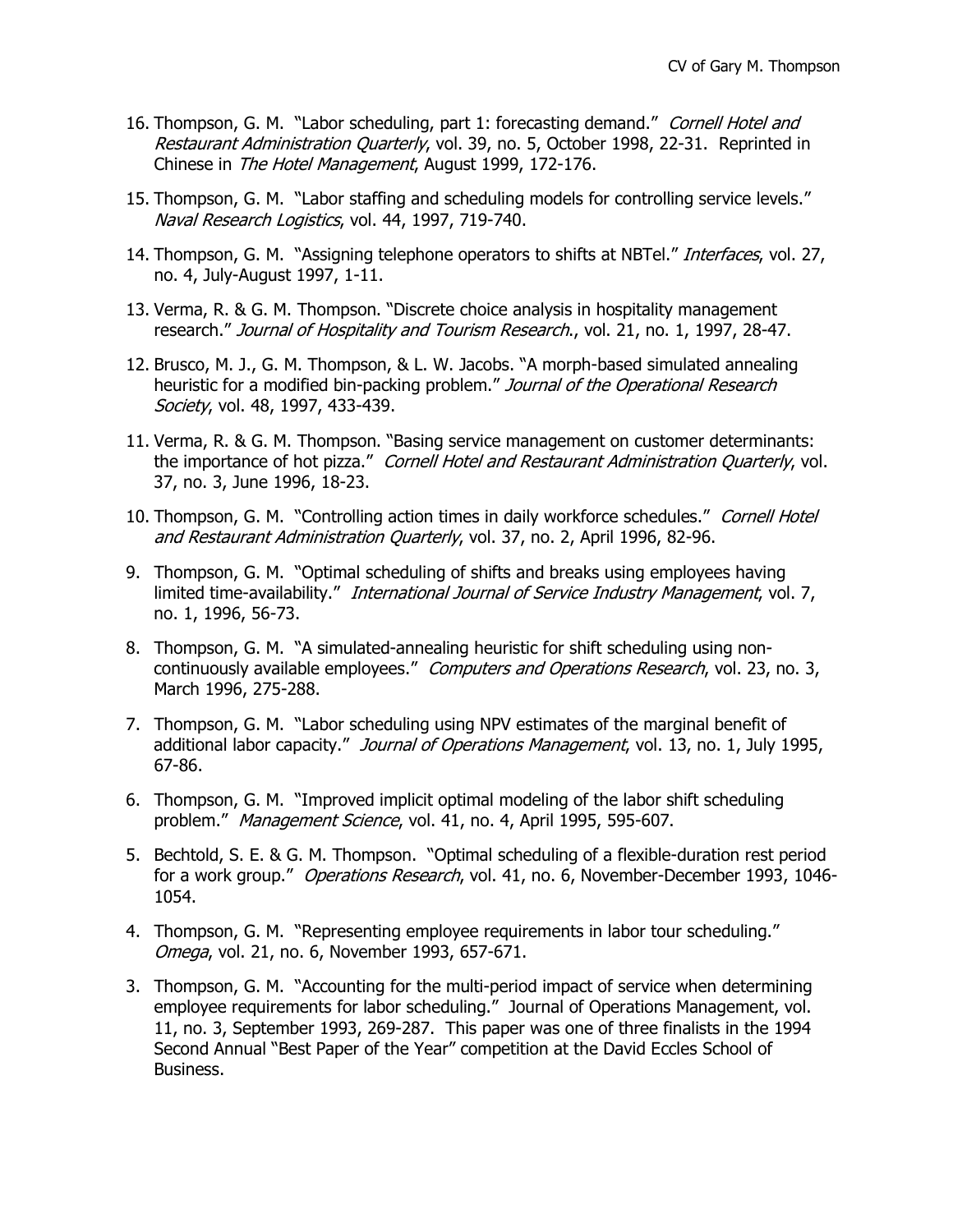- 2. Thompson, G. M. "Improving the utilization of front-line service delivery system personnel." Decision Sciences, vol. 23, no. 5, September-October 1992, 1072-1098. This paper received first place in the 1993 First Annual "Best Paper of the Year" competition at the David Eccles School of Business.
- 1. Thompson, G. M. "Shift scheduling in services when employees have limited availability: an LP approach." Journal of Operations Management, vol. 9, no. 3, August 1990, 352-370.

# **Other Publications—Invited Articles:**

- 2. Thompson, G. M. "A scientific approach to managing hospitality operations." The Cornell School of Hotel Administration on Hospitality: Cutting Edge Thinking and Practice, Wiley, 2011, 127-141.
- 1. Thompson, G. M. "Restaurant profitability management: the evolution of restaurant revenue management." Cornell Hotel and Restaurant Administration Quarterly, vol. 51, no. 3, August 2010, 308-322.

# **Other Publications—Reports and Tools:**

- 29. Thompson, G. M. "Wine cellar management tool, version 4.0." A Cornell Hospitality Tool of The Center for Hospitality Research at Cornell University, 2020.
- 28. Thompson, G. M. "Managing a wine cellar using a spreadsheet 4.0." A research report of The Center for Hospitality Research at Cornell University, 2020.
- 27. Enz, C. A. & G. M. Thompson. "Duty of Care Benchmarking Tool." A Cornell Hospitality Tool of The Center for Hospitality Research at Cornell University, 2020.
- 26. Enz, C. A. & G. M. Thompson. "The Disaster Recovery Priority Ranking Tool: a thinking tool for prioritizing post-COVID-19 recovery initiatives." A Cornell Hospitality Tool of The Center for Hospitality Research at Cornell University, 2020.
- 25. Pirani, S. I, H. A. Arafat & G. M. Thompson. "FRESH: A foodservice sustainability rating for hospitality sector events." A Cornell Hospitality Tool of The Center for Hospitality Research at Cornell University, 2016.
- 24. Thompson, G. M. "Early Bird and Night Owl tool: a tool for predicting the value of these specials in restaurants." A Cornell Hospitality Tool of The Center for Hospitality Research at Cornell University, 2016.
- 23. Thompson, G. M. "Food preparation scheduling tool." A Cornell Hospitality Tool of The Center for Hospitality Research at Cornell University, 2016.
- 22. Thompson, G. M. "Wine cellar management tool, version 3.0." A Cornell Hospitality Tool of The Center for Hospitality Research at Cornell University, 2016.
- 21. Thompson, G. M. "Restaurant Reservations Optimization Tool." A Cornell Hospitality Tool of The Center for Hospitality Research at Cornell University, 2015.
- 20. Enz, C. A. & G. M. Thompson. "Options Matrix Tool." A Cornell Hospitality Tool of The Center for Hospitality Research at Cornell University, 2013.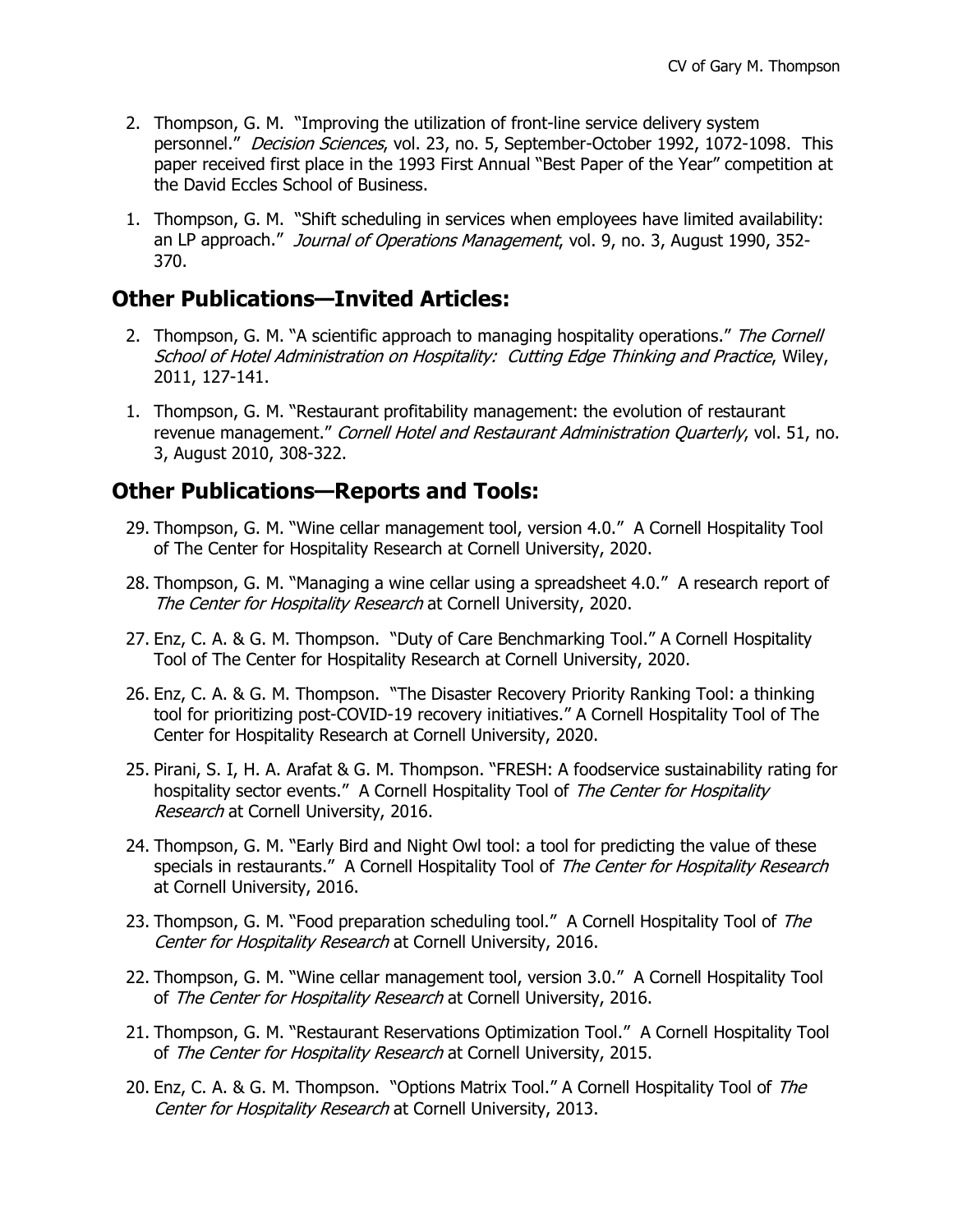- 19. Needles, A. M. & G. M. Thompson. "Social media use in restaurants: a work in progress." A research report of The Center for Hospitality Research at Cornell University, vol. 13, no. 7, 2013, pp. 13.
- 18. Thompson, G. M. "Restaurant Table Simulator v2012," a Cornell Hospitality Tool of The Center for Hospitality Research at Cornell University, 2012.
- 17. Thompson, G. M. "ServiceSimulator," a Cornell Hospitality Tool of The Center for **Hospitality Research at Cornell University, 2011.**
- 16. Enz, C. A. & G. M. Thompson. "Hotel Competitor Analysis Tool," a Cornell Hospitality Tool of The Center for Hospitality Research at Cornell University, 2011.
- 15. Thompson, G. M. "Wine cellar management tool, version 2.0," a Cornell Hospitality Tool of The Center for Hospitality Research at Cornell University, 2010.
- 14. Thompson, G. M. "Revenue management forecasting aggregation analysis tool," a Cornell Hospitality Tool of The Center for Hospitality Research at Cornell University, 2009.
- 13. Thompson, G. M. "Wine cellar management tool," a Cornell Hospitality Tool of The Center for Hospitality Research at Cornell University, 2009.
- 12. Thompson, G. M. "Managing a wine cellar using a spreadsheet." A research report of The Center for Hospitality Research at Cornell University, vol. 9, no. 9, 2009, pp. 20.
- 11. Thompson, G. M. & E. D. Killam. "Forecasting covers in hotel food and beverage outlets." A research report of The Center for Hospitality Research at Cornell University, vol. 8, no. 16, 2008, pp. 13.
- 10. Thompson, G. M., S. A. Mutkoski, Y. Bae, L. Ielacqua & S. B. Oh. "An analysis of Bordeaux wine ratings, 1970-2005: implications for the existing classification of the Médoc and Graves." A research report of The Center for Hospitality Research at Cornell University, vol. 8, no. 11, 2008, pp. 15.
- 9. Thompson, G. M. & H. J. Sohn. "Accurately estimating restaurant time-based revenues using revenue per available seat hour." A research report of The Center for Hospitality Research at Cornell University, vol. 8, no. 9, 2008, pp. 15.
- 8. Thompson, G. M. & S. A. Mutkoski. "Optimizing a Personal Wine Cellar." A research report of The Center for Hospitality Research at Cornell University, vol. 8, no. 5, 2008, pp. 14.
- 7. Thompson, G. M. "Workforce staffing optimizer," a Cornell Hospitality Tool of The Center of Hospitality Research at Cornell University, 2007.
- 6. Thompson, G. M. "Restaurant capacity effectiveness: leaving money on the tables." A research report of The Center for Hospitality Research at Cornell University, vol. 7, no. 7, 2007, pp. 10.
- 5. Thompson, G. M. "Restaurant table-mix optimizer," a Cornell Hospitality Tool of The Center for Hospitality Research at Cornell University, 2005.
- 4. Thompson, G. M. & A. Failmezger. "Why customers shop around: a comparison of hotel room rates and availability across booking channels." A research report of The Center for Hospitality Research at Cornell University, vol. 5, no. 2, 2005, pp. 12.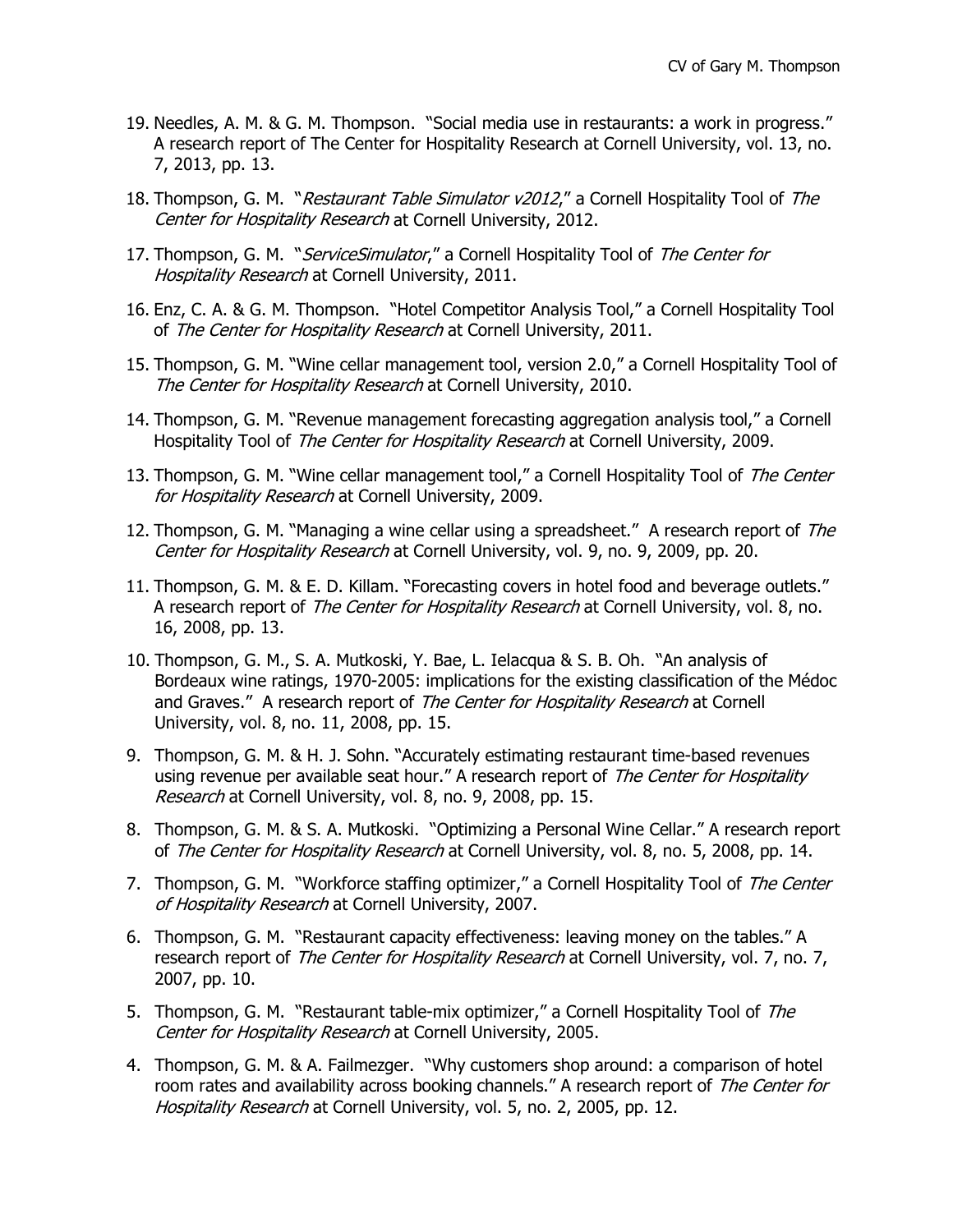- 3. Thompson, G. M. "Workforce scheduling: a guide to the hospitality industry." A research report of The Center for Hospitality Research at Cornell University, vol. 4, no. 6, 2004, pp.
- 2. Thompson, G. M. "Dedicated or combinable? A simulation to determine optimal restaurant configuration." A research report of The Center for Hospitality Research at Cornell University, 2003, pp. 16.
- 1. Reynolds, D. & G. M. Thompson. "Multiunit restaurant-productivity assessment: A test of data envelopment analysis." A research report of The Center for Hospitality Research at Cornell University, 2002, pp. 20.

#### **Other Publications—Short Articles:**

- 2. Thompson, G. M. "Tackling the investment decision as a 'Newsvendor Problem'." Cornell Hotel and Restaurant Administration Quarterly, vol. 48, no. 1, February 2007, 101-104.
- 1. Thompson, G. M. "Labor scheduling: a commentary." Cornell Hotel and Restaurant Administration Quarterly, vol. 44, no. 5&6, October-December 2003, 149-155.

#### **Other Publications—Columns:**

- 13. Thompson, G. M. "On the role of the hospitality industry in extreme events; bidding farewell." Cornell Hotel and Restaurant Administration Quarterly, vol. 47, no. 2, May 2006, 96-97.
- 12. Thompson, G. M. "The industry-academe connection: relevance matters." Cornell Hotel and Restaurant Administration Quarterly, vol. 47, no. 1, February 2006, 4-5.
- 11. Thompson, G. M. "Profile of a leader: leading by example." Cornell Hotel and Restaurant Administration Quarterly, vol. 46, no. 4, November 2005, 384-386.
- 10. Thompson, G. M. "Reflections on our recent subscriber survey." Cornell Hotel and Restaurant Administration Quarterly, vol. 46, no. 3, August 2005, 296-298.
- 9. Thompson, G. M. "Hotel room rates across booking channels." Cornell Hotel and Restaurant Administration Quarterly, vol. 46, no. 2, May 2005, 106-107.
- 8. Thompson, G. M. "What do these people know that you don't?" Cornell Hotel and Restaurant Administration Quarterly, vol. 46, no. 1, February 2005, 4-5.
- 7. Thompson, G. M. "Tools for the hospitality industry." Cornell Hotel and Restaurant Administration Quarterly, vol. 45, no. 4, November 2004, 304-305.
- 6. Thompson, G. M. "Research and The Center for Hospitality Research." Cornell Hotel and Restaurant Administration Quarterly, vol. 45, no. 3, August 2004, 212-213.
- 5. Thompson, G. M. "An invaluable resource." Cornell Hotel and Restaurant Administration Quarterly, vol. 45, no. 2, May 2004, 104-105.
- 4. Thompson, G. M. "Welcoming Sage Publications." Cornell Hotel and Restaurant Administration Quarterly, vol. 45, no. 1, February 2004, 4-5.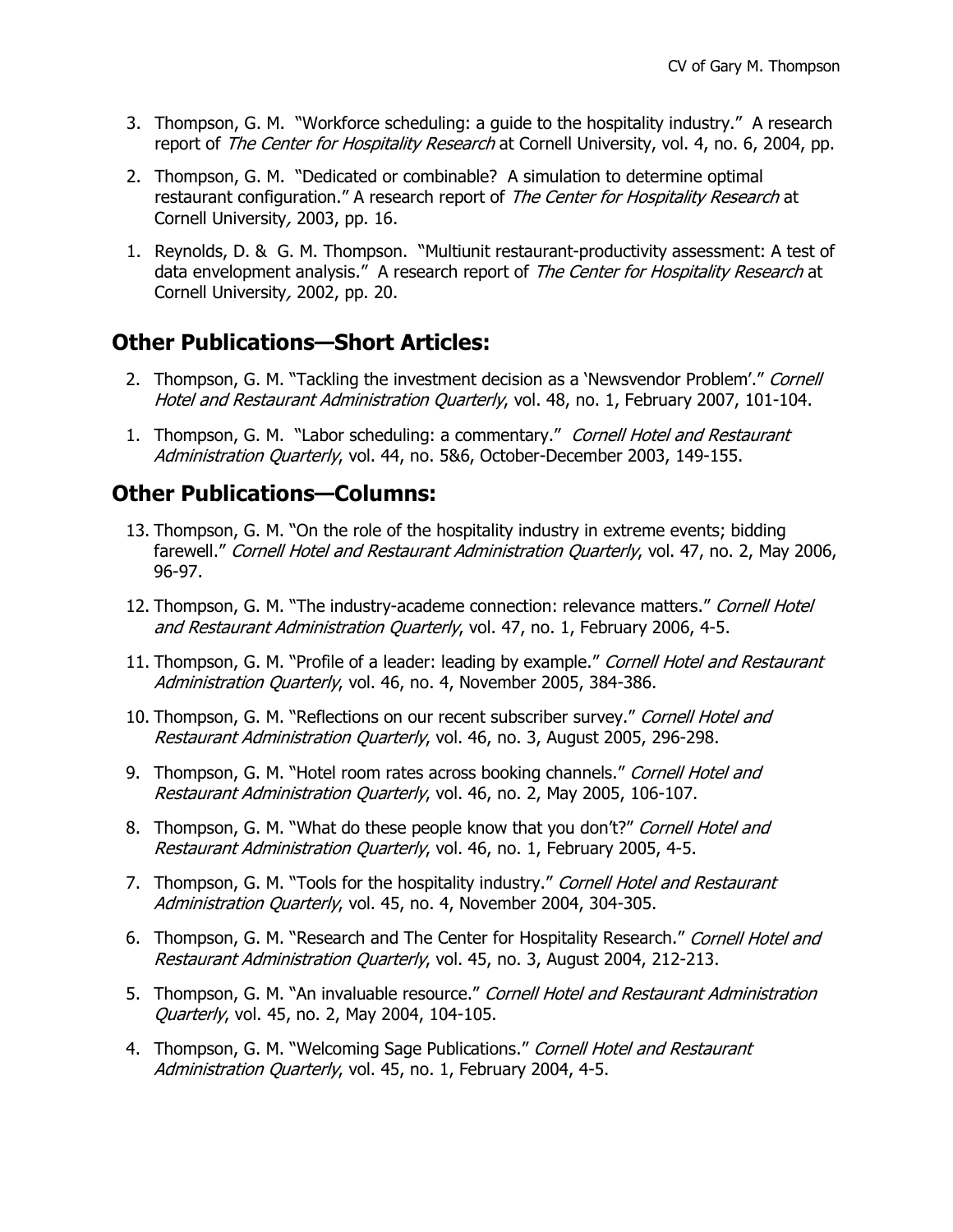- 3. Thompson, G. M. "Research reflections." Cornell Hotel and Restaurant Administration Quarterly, vol. 44, no. 5&6, October-December 2003, 3.
- 2. Thompson, G. M. "Reflections on operations management research in business schools." POMS Chronicle, vol. 10, no. 2, December 2003, 12-13.
- 1. Thompson, G. M. "Passing the Baton." Cornell Hotel and Restaurant Administration Quarterly, vol. 44, no. 4, August 2003, 3.

# **Other Publications—Book Reviews:**

1. Thompson, G. M. "Review of "Food Supply Chain Management: Economic, Social and Environmental Perspectives" by Madeleine Pullman and Zhaohui Wu." Journal of Wine Economics, vol. 7, no. 12, 2012, 269-270.

# **Revised Manuscripts & Tools under Review:**

#### **Manuscripts & Tools under Review:**

#### **Manuscripts & Tools under Revision:**

- 1. Kharrazi, E. & G. M. Thompson. "Housekeeping Inventory Management Tool (HIMT)." Under revision as a Cornell Center for Hospitality Research Tool.
- 2. Thompson, P. C. & G. M. Thompson. "An Analysis of Wine Spectator's Top 100 Wines of the Year for 1988 to 2021." Under revision as a Cornell Center for Hospitality Research Report.

# **Current & Planned Working Papers & Projects:**

- 1. Enz, C. A. and G. M. Thompson. "Board member evaluation and planning tool." Planned for submission as a Cornell Hospitality Tool of The Center for Hospitality Research at Cornell University in 2021.
- 2. Thompson, G. M. "Cherry picking evaluation tool." Planned for submission as a Cornell Hospitality Tool of The Center for Hospitality Research at Cornell University in 2022.
- 3. Thompson, G. M. "Restaurant layout simulator." Planned for submission as a Cornell Hospitality Tool of The Center for Hospitality Research at Cornell University in 2022.
- 4. Enz, C. A. and G. M. Thompson. "Project and programs evaluation and planning tool." Planned for submission as a Cornell Hospitality Tool of The Center for Hospitality Research at Cornell University in 2022.
- 5. Thompson, G. M. "Holistic scheduling of university course final project due dates." Planned for submission in 2022.
- 6. Thompson, G. M. "Short-term Demand Forecasting in Hotel Food and Beverage Outlets." Planned for submission post-covid to the Cornell Hospitality Quarterly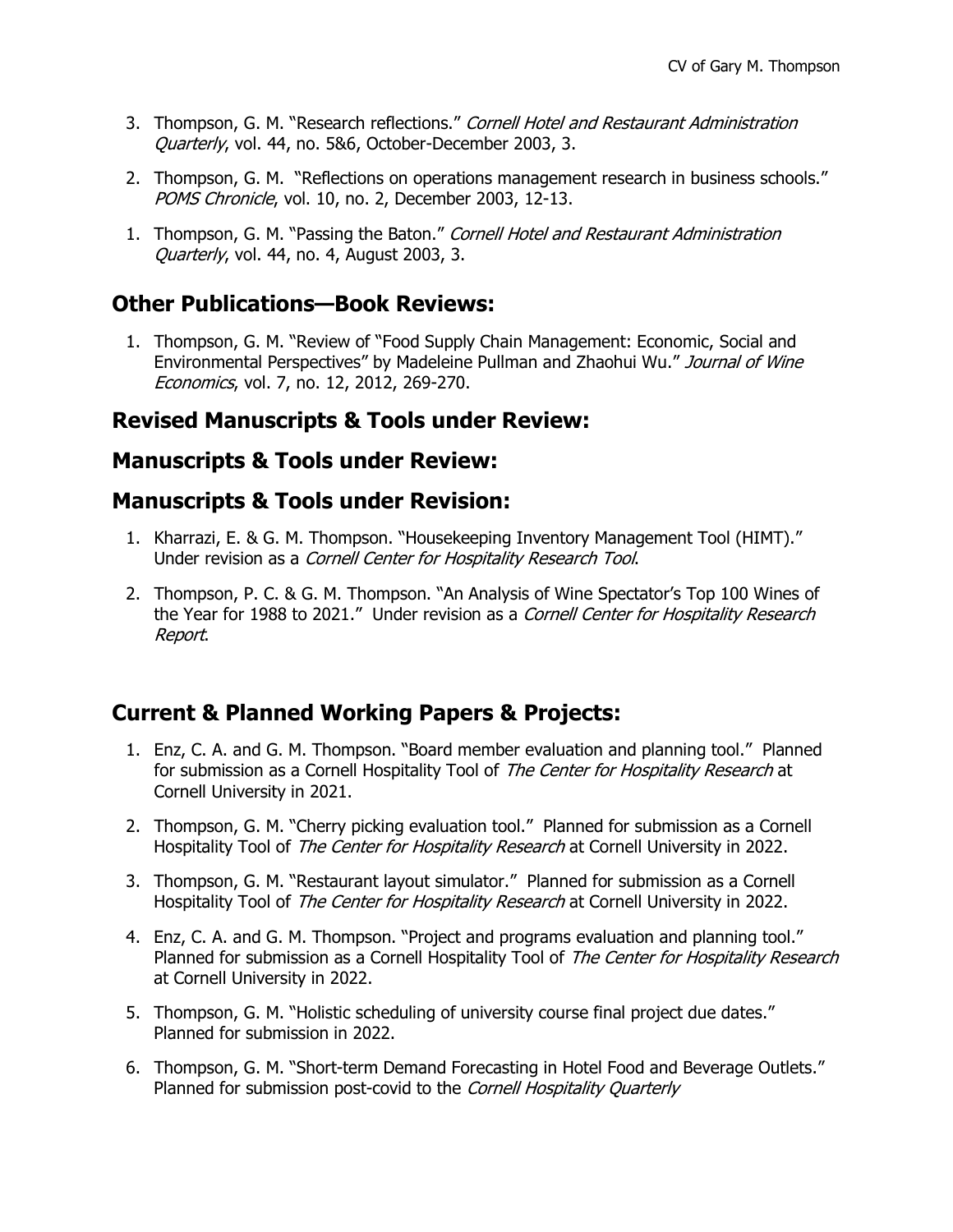- 7. Thompson, G. M. "Wait times for walk-in parties in restaurants." Planned for submission post-covid to the *Cornell Hospitality Quarterly*.
- 8. Thompson, G. M. "Wine cellar optimization."

# **Presentations:**

Numerous presentations at academic and industry conferences, beginning in 1986.

# **Industry Reach Statistics:**

|                                                                                                                                                                                               | Release  | Total Downloads |
|-----------------------------------------------------------------------------------------------------------------------------------------------------------------------------------------------|----------|-----------------|
| Publication (Paper, Report or Tool)                                                                                                                                                           | Date     | as of 1/25/15   |
| Restaurant table-mix optimizer (Thompson, G. M.)                                                                                                                                              | 11/14/05 | 3,650           |
| Forecasting covers in hotel food and beverage outlets (Thompson, G.<br>M. & E. Killam)                                                                                                        | 9/26/08  | 3,613           |
| Revenue management forecasting aggregation analysis tool<br>(Thompson, G. M.)                                                                                                                 | 9/4/09   | 3,395           |
| Workforce scheduling: a guide to the hospitality industry (Thompson,<br>G. M.)                                                                                                                | 5/26/04  | 3,253           |
| Why customers shop around: a comparison of hotel room rates and<br>availability across booking channels (Thompson, G. M. & A. Failmezger)                                                     | 2/2/05   | 3,062           |
| Accurately estimating restaurant time-based revenues using revenue<br>per available seat hour (Thompson, G. M. & H. J. Sohn)                                                                  | 5/15/08  | 2,837           |
| Hotel Competitive Analysis Tool (Enz, C.A. & G.M. Thompson)                                                                                                                                   | 2011     | 2,716           |
| Optimizing a Personal Wine Cellar (Thompson, G. M. & S. A. Mutkoski)                                                                                                                          | 3/11/08  | 2,599           |
| Restaurant capacity effectiveness: leaving money on the tables<br>(Thompson, G. M.)                                                                                                           | 4/25/07  | 2,371           |
| Workforce staffing optimizer (Thompson, G. M.)                                                                                                                                                | 11/6/07  | 2,289           |
| Dedicated or combinable? A simulation to determine optimal<br>restaurant configuration (Thompson, G. M.)                                                                                      | 4/19/03  | 1,844           |
| Multiunit restaurant-productivity assessment: A test of data<br>envelopment analysis (Reynolds, D. & G. M. Thompson)                                                                          | 12/18/02 | 1,773           |
| Wine cellar management tool, version 2.0 (Thompson, G.M.)                                                                                                                                     | 8/23/10  | 1,554           |
| Wine cellar management tool, version 1.0 (Thompson, G.M.)                                                                                                                                     | 5/21/09  | 1,551           |
| An analysis of Bordeaux wine ratings, 1970-2005: implications for the<br>existing classification of the Médoc and Graves (Thompson, G. M., S. A.<br>Mutkoski, Y. Bae, L. Ielacqua & S. B. Oh) | 6/26/08  | 1,519           |
| Managing a wine cellar using a spreadsheet (Thompson, G.M.)                                                                                                                                   | 5/21/09  | 1,442           |
| Restaurant Table Simulator, v2012                                                                                                                                                             | 6/16/12  | 1,419           |
| Social media use in restaurants: a work in progress (Needles, A. M. &<br>G. M. Thompson)                                                                                                      | Jun 2013 | 993             |
| Computer simulation in hospitality teaching, practice and research<br>(Thompson, G. M. & R. Verma)                                                                                            | 2003     | 972             |
| Options Matrix Tool (Enz, C.A. & G.M. Thompson)                                                                                                                                               | Jun 2013 | 855             |
| Service Simulator                                                                                                                                                                             | 2011     | 760             |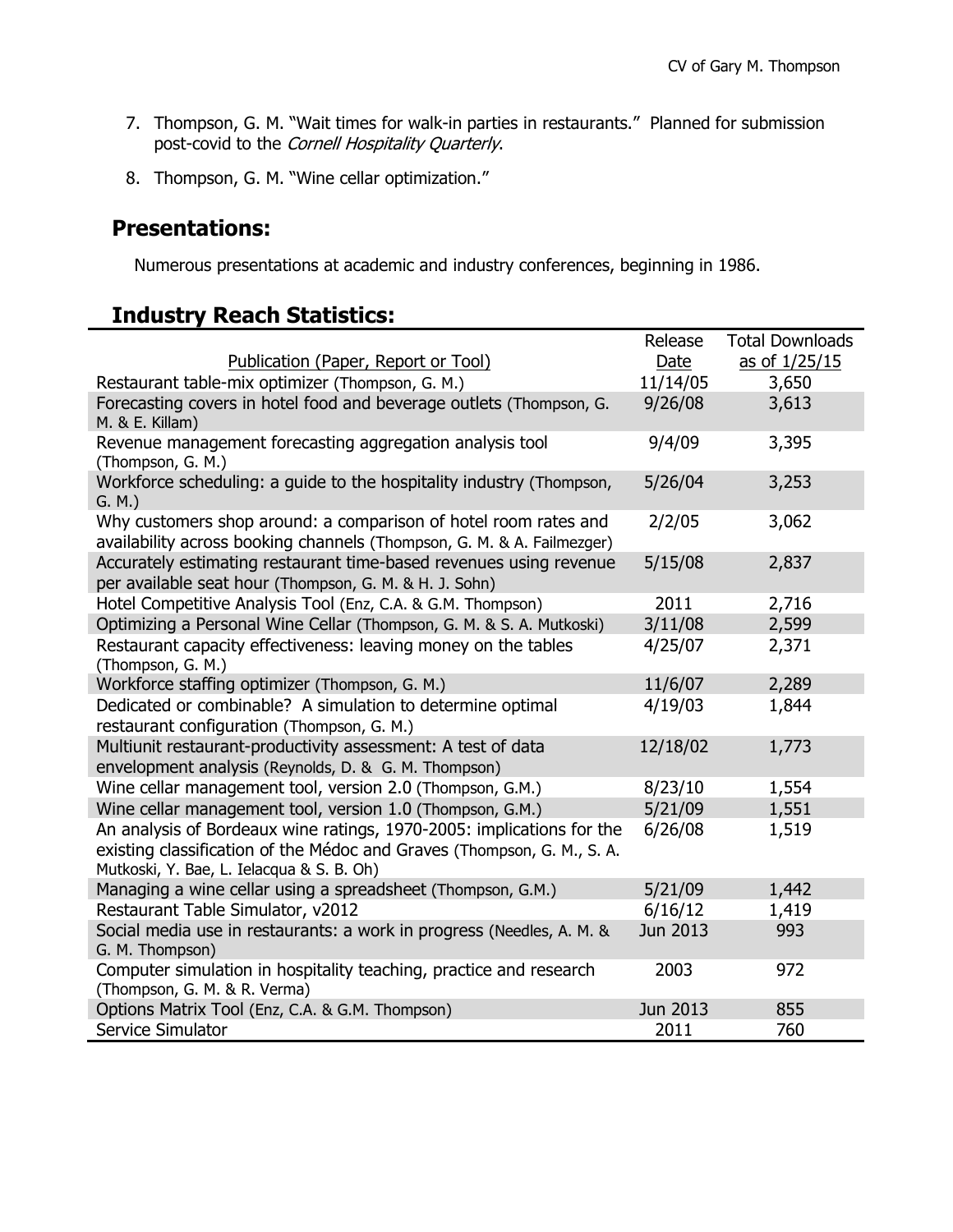# **Service to Cornell University:**

| Organizer, Restaurant Working Group research presentation series                        | 2002-3, 2010-2012     |                                            |
|-----------------------------------------------------------------------------------------|-----------------------|--------------------------------------------|
| Chair, Senior Lecturer Reappointment Committee for Reneta McCarthy                      | 2014-2015             |                                            |
| Chair, Lecturer Reappointment Committee for Mark McCarthy                               | 2012-2013             |                                            |
| Member, Faculty Policy Committee                                                        | Fall 2009-2012        |                                            |
| Chair, Full Professor Review Committee for Michael Sturman                              | Fall 2010-Spring 2011 |                                            |
| Member, Food and Beverage Search committee                                              |                       | Spring 2010-Fall 2010                      |
| Member, Graduate Admissions Committee                                                   |                       | Fall 2002-June 2010, July 2011-Present     |
| Chair, Interim Tenure Review Committee for Renata Kosova                                |                       | Fall 2009-Spring 2010                      |
| Member, Tenure/Full Professor Review Committee for Crocker Liu                          |                       | Spring 2009                                |
| Academic Area Director (Hospitality Facilities & Operations)                            |                       | July 2006-June 2008                        |
| Member, Faculty Advisory Committee on Tenure Appointments (FACTA) Fall 2004-Spring 2007 |                       |                                            |
| Chair, Full Professor Review Committee for Michael Lynn                                 |                       | Fall 2006-Spring 2007                      |
| Member, Research committee                                                              |                       | Fall 1996-Spring 2001. Fall 2002-June 2006 |
| Member, Faculty Policy Committee                                                        |                       | Fall 1999-Spring 2001, Feb-June 2006       |
| Chair, Operations Management Search committee (2 positions)                             |                       | Fall 2005-Spring 2006                      |
| Chair, Ad Hoc Committee on Food & Beverage Concentrations                               |                       | Fall 2005-Spring 2006                      |
| Member, Tenure Review Committee for Arturs Kalnins                                      |                       | Fall 2005-Spring 2006                      |
| Member, Interim Tenure Review Committee for Jack Corgel                                 |                       | Fall 2005-Spring 2006                      |
| Chair, Interim Tenure Review Committee for Erica Wagner                                 |                       | Fall 2004-Spring 2005                      |
| Chair, Tenure Review Committee for Alex Susskind                                        |                       | Fall 2003-Spring 2004                      |
| Chair, Interim Tenure Review Committee for Michael Sturman                              |                       | Fall 2002-Spring 2003                      |
| Member, Undergraduate Interview Team                                                    |                       | Spring 1996-Fall 1999                      |
| Chair, Information Systems Search Committee                                             | Fall 1998-Spring 1999 |                                            |

# **Dissertations Chaired or Co-Chaired:**

Rohit Verma, defended November 1995 (University of Utah), currently Professor of Service Operations Management at Cornell University.

John Goodale, defended January 1996 (University of Utah), currently Associate Professor at Southern Illinois University.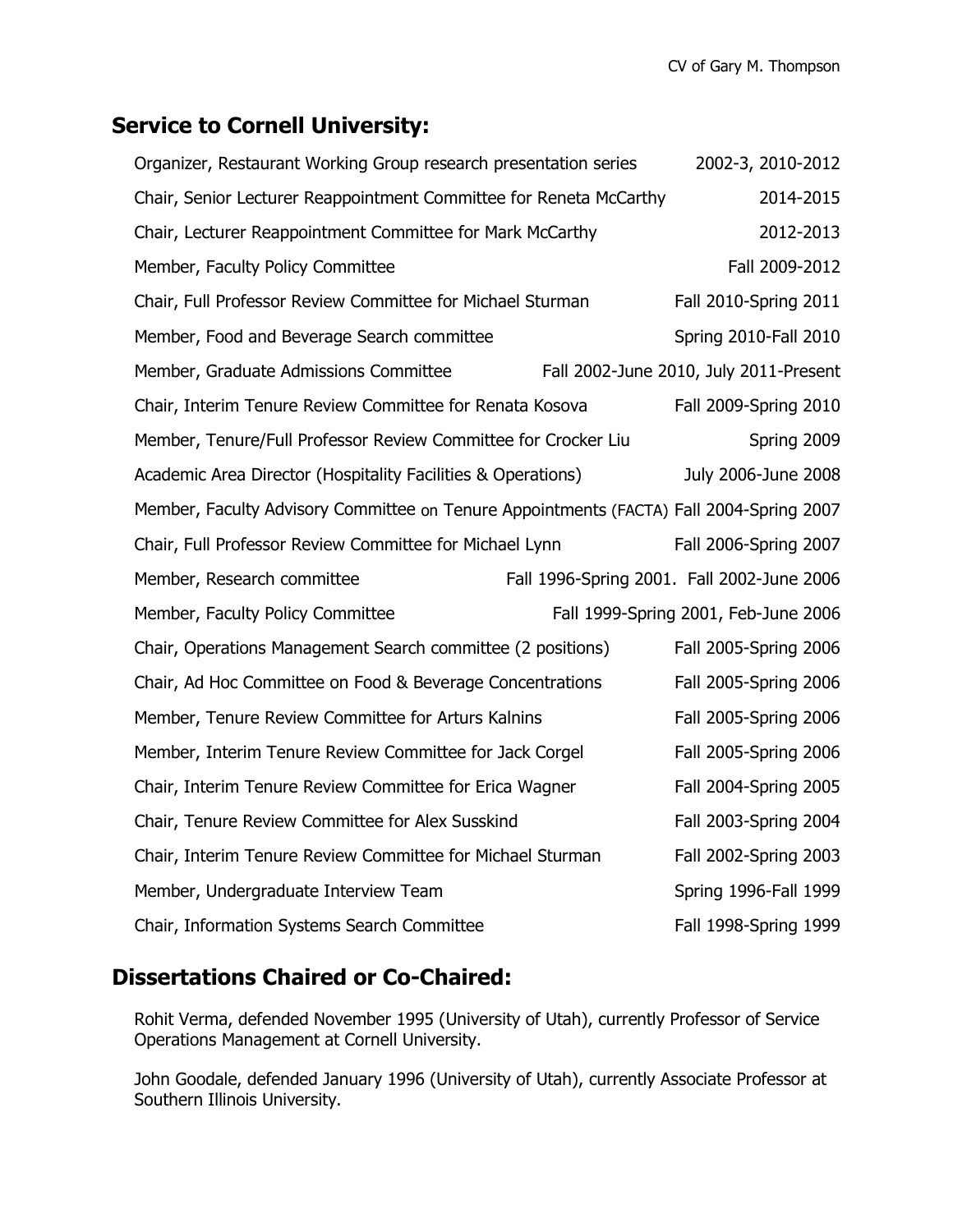Madeleine (Mellie) Pullman, defended January 1997 (University of Utah), currently Professor at Portland State University.

# **Professional Service:**

Have served as a referee for: Annals of Hospitality Research, Cornell Center for Hospitality Research, Cornell Hospitality Quarterly, Decision Sciences, European Journal of Operations Research, Interfaces, International Journal of Wine Business Research, Journal of Hospitality and Tourism Research, Journal of Operations Management, Journal of Scheduling, Journal of Service Research, Management Science, Naval Research Logistics, Omega, Production and Operations Management, Service Industries Journal, Transportation Science and other journals.

Have served on the editorial review boards of: Cornell Hotel and Restaurant Administration Quarterly, the Journal of Operations Management, the Service Industries Journal, and Service Science.

# **Awards:**

2014. Best paper/presentation for "Wine Cellar Optimization," American Association of Wine Economists annual meeting, Walla Walla WA.

2011. Lifetime Achievement Award, College of Service Operations, Production and Operations Management Society.

2011. Paper of the Year Finalist, Cornell Hospitality Quarterly, for "Restaurant profitability management: the evolution of restaurant revenue management."

2010. Ted Teng '79 Dean's Teaching Excellence Award, School of Hotel Administration, Cornell University.

2010. Industry Relevance Award Finalist, Cornell University Center for Hospitality Research, for "Revenue Management Forecasting Aggregation Analysis Tool."

2003. Most Engaged Faculty Award, School of Hotel Administration, Cornell University. Selected by MMH students.

1993. Best Paper Award. David Eccles School of Business, University of Utah.

# **Consulting & Business Experience:**

Consultant to various companies on workforce scheduling, course scheduling and conference scheduling.

President and CEO of Thoughtimus® Inc., a small software firm focused on scheduling products (http://thoughtimus.com). The company's flagship product, ScheduleWhiz® Academic, has been used since 1999 for building and managing course schedules in over 40 post-secondary educational institutions worldwide.